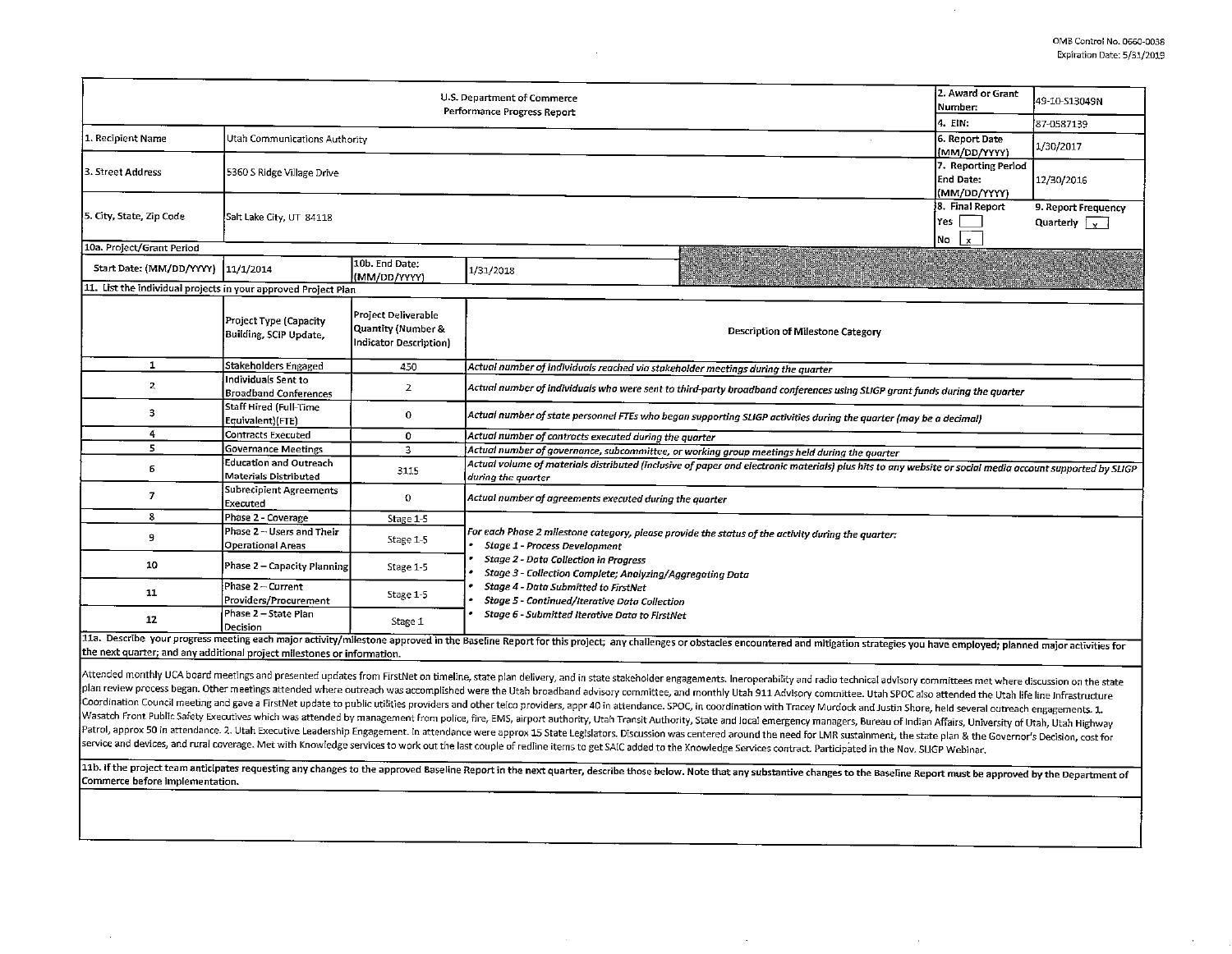**Contractor** 

11c. Provide any other information that would be useful to NTIA as it assesses this project's progress.

11d. Describe any success stories or best practices you have identified. Please be as specific as possible.

12. Personnel

123. If the project is not fully staffed, describe how any lack of staffing may impact the project's time line and when the project will be fully staffed.

| Job Title                                                                                                                             | FTE%                                |                      | 12h. Staffing Table - Please include all staff that have contributed time to the project. Please do not remove individuals from this table.<br>Project (s) Assigned |                      |                               |                   |                 |                                         |                                          |  |
|---------------------------------------------------------------------------------------------------------------------------------------|-------------------------------------|----------------------|---------------------------------------------------------------------------------------------------------------------------------------------------------------------|----------------------|-------------------------------|-------------------|-----------------|-----------------------------------------|------------------------------------------|--|
| Statewide Interoperability                                                                                                            |                                     |                      |                                                                                                                                                                     |                      |                               |                   |                 |                                         | Change                                   |  |
| Coordinator (SWIC)                                                                                                                    | 0.9                                 |                      | Oversee SLIGP activities                                                                                                                                            |                      |                               |                   |                 |                                         |                                          |  |
| SWIC Assistant                                                                                                                        | $\mathbf{1}$                        |                      | Assist with SLIGP activities                                                                                                                                        |                      |                               |                   |                 |                                         |                                          |  |
| SWIC Assistant for Utah tribes                                                                                                        | 1                                   |                      | Assist with SLIGP activities relating to the tribes in Utah                                                                                                         |                      |                               |                   |                 |                                         |                                          |  |
| UCA Director                                                                                                                          | 0.2                                 | Oversight            | Filled                                                                                                                                                              |                      |                               |                   |                 |                                         |                                          |  |
| <b>UCA Operations Manager</b>                                                                                                         | 0.1                                 | Oversight            |                                                                                                                                                                     |                      |                               |                   |                 |                                         |                                          |  |
| 13. Subcontracts (Vendors and/or Subrecipients)                                                                                       |                                     |                      |                                                                                                                                                                     |                      |                               |                   |                 |                                         | ∮Filled.                                 |  |
| 13a. Subcontracts Table - Include all subcontractors. The totals from this table must equal the "Subcontracts Total" in Question 14f. |                                     |                      |                                                                                                                                                                     |                      |                               |                   |                 |                                         |                                          |  |
| Name                                                                                                                                  | <b>Subcontract Purpose</b>          |                      | Type<br>(Vendor/Subrec.)                                                                                                                                            | RFP/RFQ Issued (Y/N) | Contract<br>Executed<br>(Y/N) | <b>Start Date</b> | <b>End Date</b> | <b>Total Federal Funds</b><br>Allocated | <b>Total Matching Funds</b><br>Allocated |  |
| Accounting Support and<br>Solutions                                                                                                   | Financial Management                |                      | Vendor                                                                                                                                                              | N                    | N                             | 11/1/2014         | 3/25/2016       | \$74,880.00                             | \$0.00                                   |  |
| Marketing                                                                                                                             | Outreach Coordination               |                      |                                                                                                                                                                     | N                    | N                             |                   |                 | \$84,000.00                             | \$0.00                                   |  |
| Marketing                                                                                                                             |                                     | Material Development |                                                                                                                                                                     | N                    | N                             |                   |                 | \$56,000.00                             | 50.00                                    |  |
| Film Crew                                                                                                                             | Educational Video                   |                      | Vendor                                                                                                                                                              | N                    | $\mathbf N$                   |                   |                 | \$49,815.00                             | \$0.00                                   |  |
| Ballard Spahr, LLP                                                                                                                    | Contract Review                     |                      |                                                                                                                                                                     | N                    | N                             |                   |                 | \$17,000.00                             | 50.00                                    |  |
| Fletcher, Heald & Hildreth                                                                                                            | Assistance in Project<br>Management |                      | Vendor                                                                                                                                                              | N                    | Y                             | 3/23/2015         | 6/30/2015       | \$74,250.00                             | \$0.00                                   |  |
| AGRC                                                                                                                                  | Data Gathering and Analysis         |                      | Vendor                                                                                                                                                              | N                    | Y                             | 7/1/2015          | 12/31/2016      | \$227,760.00                            | \$0.00                                   |  |
| Strata                                                                                                                                | Data Gathering and Analysis         |                      | Vendor                                                                                                                                                              | N                    | Y                             | 7/1/2015          | 12/31/2016      | \$81,000.00                             | \$0.00                                   |  |
| Third Sun Productions                                                                                                                 | Web Site Development                |                      | <b>Vendor</b>                                                                                                                                                       | $\mathbb{N}$         | N                             |                   |                 | \$11,400.00                             | 50.00                                    |  |
| Financial Management<br><b>HEB Business Solutions</b>                                                                                 |                                     | Vendor               | N                                                                                                                                                                   | v                    | 3/28/2016                     | TBD               | \$16,045.00     | 50.00                                   |                                          |  |
| 13b. Describe any challenges encountered with vendors and/or subrecipients.                                                           |                                     |                      |                                                                                                                                                                     |                      |                               |                   |                 |                                         |                                          |  |